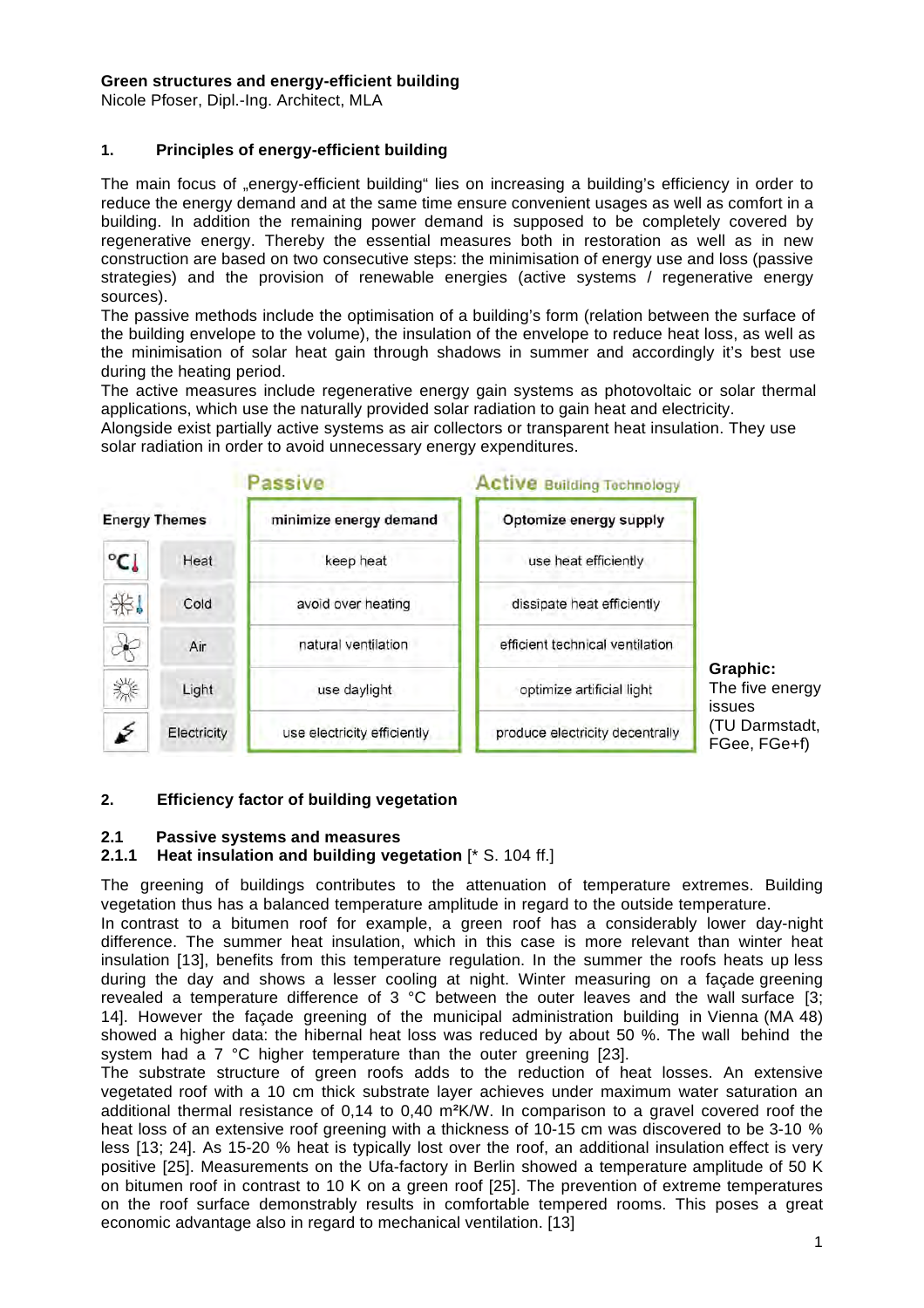

#### **2.1.2 Openings: Solar gains and building vegetation** [\* S. 108]

Solar heat gains through window surfaces are used for room conditioning. According to their orientation façade openings are valued differently. In buildings with a high use ratio of solar gains, like in the passive house, the biggest window surface percentage is oriented south. To the north the window surface percentage is kept low in order to minimise heat loss. Solar heat gains are usually used in winter and transition months. Because solar radiation is reduced in these months, shading of the window surfaces should be avoided (exceptions are inner protection blinds). As building vegetation normally has a shading effect, window areas should be kept free during winter and early transition months. [21]



#### **2.1.3 Sun protection and building vegetation** [\* S. 109 ff.]

The vegetation's shading and evaporation provide a cooling effect by reducing long-wave radiation. Though conventional sun protection systems decrease short-wave irradiation, they convert it into long-wave radiation and sensible heat. [25]

Deciduous plants are suitable for a seasonal impact. The necessity and greening period almost fully superpose in their time span. During summer months, when a shadowing effect is desired, the shading leaves prevent solar radiation. In winter moths solar heat gains are possible because of the leaf-free greening. As greening is able to substitute sun protection systems, its influence on the avoidance of cooling loads is valued highly. Measurements have quantified the shading rate of frame creepers. According to the measurements of KIESSL/RATH/GERTIS (1989) 40-80 % of solar radiation is being absorbed or reflected by the foliage. In another research the summer solar radiation transfer of the shading of a deciduous plant (Parthenocissus quinquefolia, Wisteria sinensis) was measured to be 5-30 % (shading rate 70-95 %) [25]. This is an excellent data to avoid mechanic cooling devices. Ottelé's measurements on vegetable sun protection systems allocated a saving of 43 % on air conditioning costs [19].

Next to the percentage shading indications also the shading rate was referred to the reduction factor DIN 4108 (today known as Fc value). This factor is arranged uniformly for sun protection systems and indicates the reduction of solar radiation by the sun protection system. In reference measurements it was possible to determine radiation attenuation values adequately to aluminium blinds for diverse forms of creeper vegetation. Reduction factors according to DIN 4108, part 2, are indicated equivalent from 0,62 to 0,3 [4].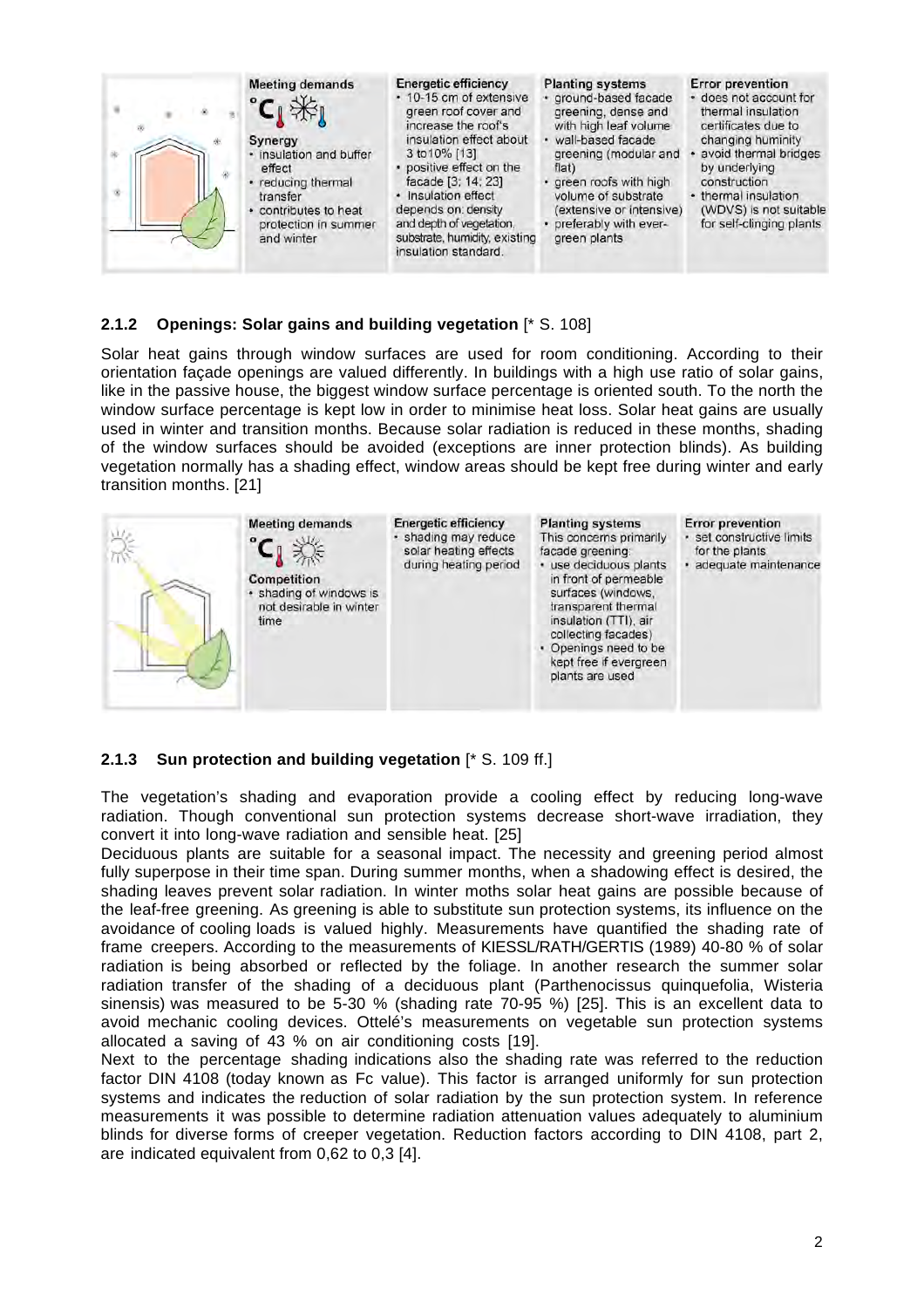

# **2.1.4 Adiabatic cooling and building vegetation** [\* S. 112 ff.]

Heat dissipation through evaporation is based on the thermodynamic effect of the aggregation change of water. Water needs 680 kWh/  $m<sup>3</sup>$  (at 30 °C) energy to change its physical state from liquid to gaseous. This amount of energy is extracted from the air in heat. Therefore the air is cooled down. Referring to a litre of water this amounts to 0,68 kWh. This is equivalent to a millimetre of Water evaporating on an area of 1 m<sup>2</sup>. [25]

An evaporation measurement on plant containers as roof garden greening determined an evaporation amount of 200  $/m<sup>2</sup>$  in one vegetation period [2]. With regard to the evaporation energy this means an extraction of 136 kWh/ $m<sup>2</sup>$  from the air. The impact of adiabatic cooling by building vegetation is additionally quantified by measurements on wall surface temperatures. Exemplary measurements on a wall-linked, extensive greening of the Musée du Quai in Paris on a warm day in august showed a temperature reduction of 1,3—3,5 K in comparison to the ambient temperature [20].

The adiabatic cooling effect on a building envelope is relevant not only with regard to the ambient temperature. Especially with contrast to other surface temperatures it is important for the building and for the urban climate. Also the level of reflectance and other material features play a role in the temperature comparison to other envelope materials. For instance a bitumen or gravel roof is able to heat up to 40 – 55 °C at midday during summer. However, roof greening show in comparison up to 25 °C lower surface temperatures. [25; 26, p.163]



## **2.1.5 Natural ventilation and building vegetation** [\* S. 115 ff.]

Building vegetation is able to support the natural ventilation by attenuating temperature extremes on component surfaces: In summer months the façade greening is cooling down the surrounding surfaces, whereas in winter the (evergreen) plants are able to serve as a natural buffer. As already described in point 2.1.4, the reduction of the surface temperature in summer through the diminution of the long-wave radiation is caused by the evaporation cooling of the plant and the substrate surface. Thus the supply air during the night is not warmed up by the heat emission of the surrounding building envelope, which supports the night cooling effect. Another positive effect is the air humidification as well as the dust filtering or rather the suppression of fine particulate caused by the plant. The relatively large green surface results in the absorption and adsorption of atmospheric trace substances, which leads to an improvement of the air quality close to the building [16]. Through the leave volume dusts are intercepted. The dust amount after one vegetation period was measured to be 4 g/m² (Parthenocissus) or rather 6 g/m² (Hedera) [3]. The dust contained 71 % of respirable substances whereby the supply air was accordingly relieved [1].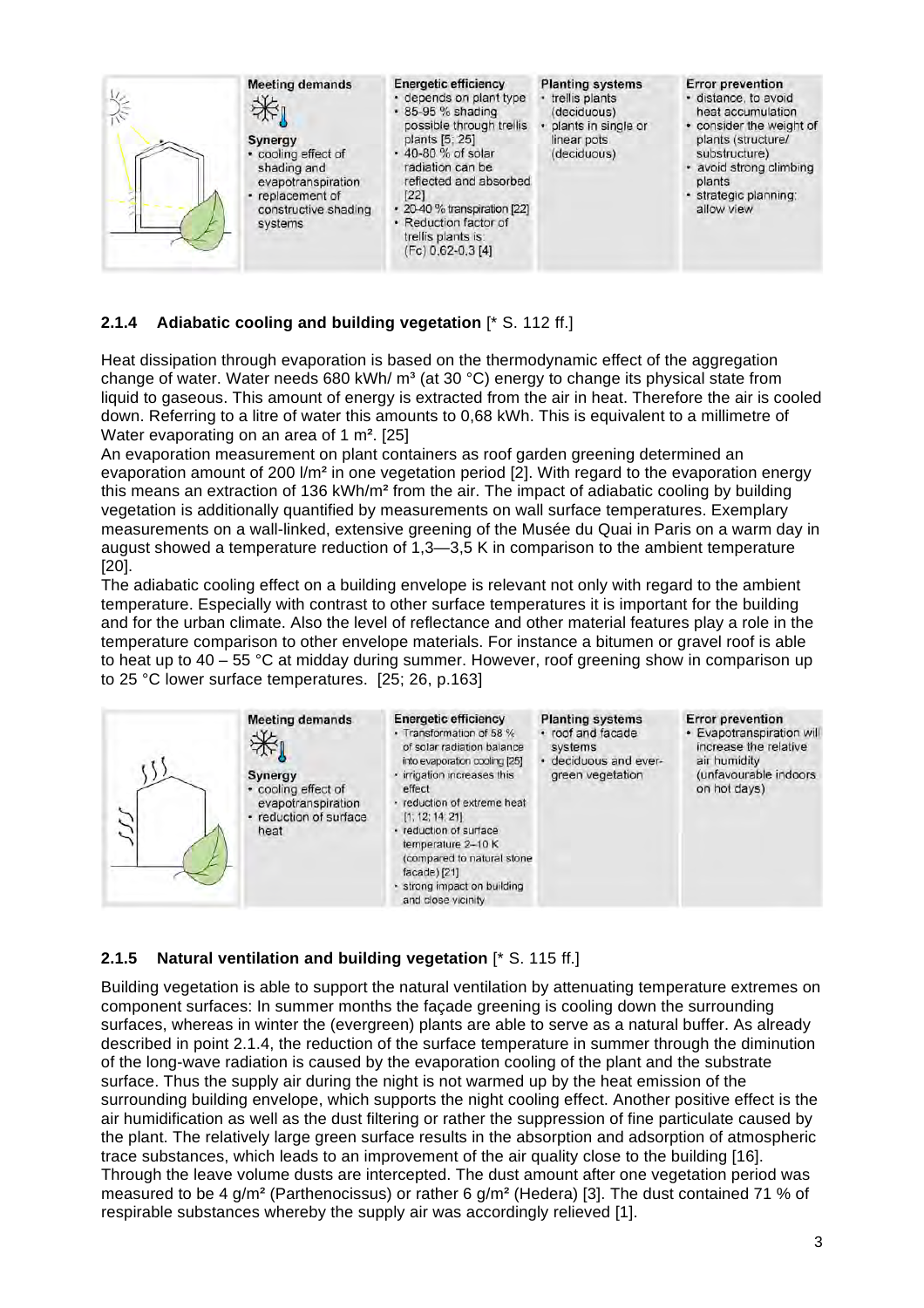Another measurement compares the surface temperature reduction of an ivy greening to two different wall surfaces of a semi-detached house. By contrast with an almost white wall (lightness coefficient 83 with 36 °C) the surface behind the greening achieved a temperature reduction of  $\sim$  8 °C. In comparison to a brown wall (lightness coefficient 64 with 52,8 °C) the surface temperature behind the greening is reduced by  $\sim$  19 °C. [21]



# **2.2 Partially active systems and measures**

# **2.2.1 Transparent thermal insulation and building vegetation** [\* S. 118 ff.]

Transparent thermal insulation (TTI) is a dynamic insulation system. It consists of translucent panels with small inner-reflecting tubes that are firmly glued together and transport the light. Its deck surface is transparent either on both sides or only on the outside and serves as a dust- free completion of the countless light-transmitter canals. The sunlight with its infrared component is led trough the panels from the outside to the inside. In the case of an opaque inside surface a usually dark surface area absorbs the heat content of the incident radiation. The inside area therefore functions as a heat storage or rather a radiating unit. As a translucent element the TTI conducts the short-wave solar radiation into the room.

In the course of a BMWi-project (federal ministry of economy and energy) the effect of a seasonal sun protection system made of a deciduous façade greening on top of a TTI during hot summer months was quantified. It was possible to decrease the maximum absorbertemperatures from 50 °C to 25 °C. The greening thereby poses an easy, cost-efficient and extraordinary effective shading variant. [5]



## **2.2.2 Air collectors and building vegetation** [\* S. 120 ff.]

Air collector facades are used as dynamic insulation and / or to temper the supply air. Transparent, rear-ventilated curtain façade elements create a kind of buffer zone, in which heated air warms up the storage mass behind it. The solar heating results in a natural movement of the heated air – which is to some extent supported by ventilators.

In summer, when solar heating of the façade is undesirable, the top part of the façade is opened in order to use the solar chimney effect and let out the warm air. An overheating of the air interspace is despite the airflow still possible during summer moths. This leads to an undesired heating of the storage wall, which can be prevented by seasonal shading of deciduous plants. The shading rate of framework climbers (example of Parthenocissus quinquefolia bzw. Wisteria sinensis) can reach 70- 95 % (also see point 2.1.2.).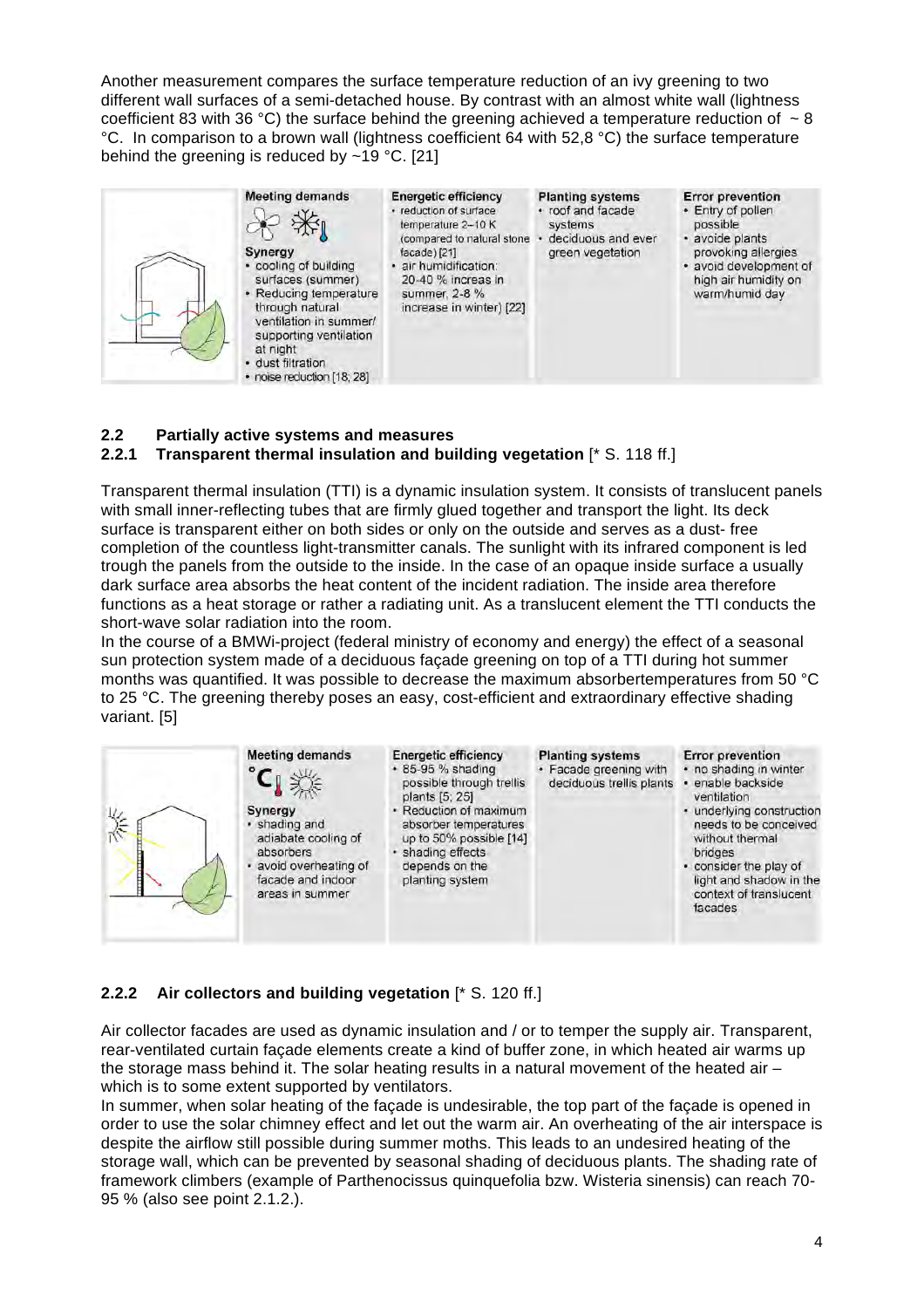

# **2.3 Active systems and measurements**

## **2.3.1 Photovoltaic and building vegetation** [\* S. 122 ff.]

Photovoltaic (PV) serves the regenerative energy production from sunlight. It possesses characteristics, where building vegetation can increase its performance: adiabatic cooling and the underground shading of greening are able to attenuate the ambient temperature around the photovoltaic modules and therefore have a positive influence on their capacity. The surface temperatures beneath greening stay close to the outside temperature, whereas other materials (as Bitumen) experience higher temperature fluctuations. For example, with an outside temperature of 20 °C a green flat roof has a temperature of 25 °C in contrast to a gravel covered roof with 50 °C [25; 26, p.30]. Referring to flat roof systems greening companies name a 4-5% increase in performance of PV-roof systems in contrast to bitumen roof [27].



# **2.3.2 Solar thermal energy and building vegetation** [\* S. 126 ff.]

The efficiency of solar thermal energy depends on the direct solar radiation as well as the ambient temperature. The bigger the difference between outer air and absorber, the higher is the heat loss of the collector. Evaporation cooling and shading may therefore reduce the performance. Typical operating temperatures of flat-plate collectors range between 60-90 °C [7]. If the building vegetation lowers the temperature of the outer air, the loss of power increases. As solar thermal energy should already meet the warm water need in April, it produces unused surplus energy between Mai and August due to its construction. The performance reduction by adiabatic cooling is small. If the temperature difference rises by about 7 K, the efficiency of an elevated flat-plate collector is expected to decrease by 4 %, the utilisation rate drops about 1 %.

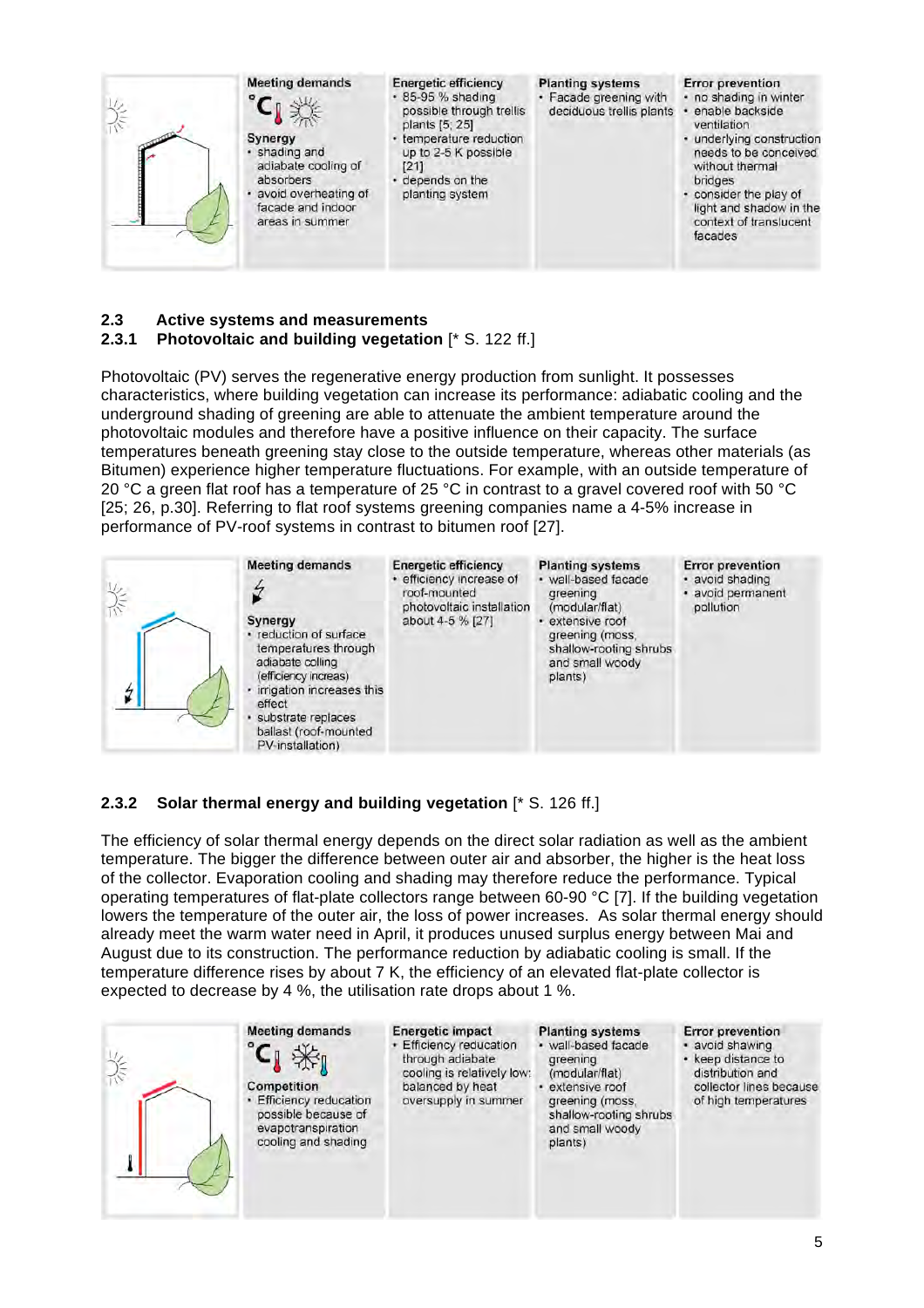## **2.3.3 Controlled ventilation and building vegetation** [\* S. 128 ff.]

Controlled ventilation can be used to supply fresh air, but also to avoid ventilation heat loss and to condition (cooling and warming) the air if necessary. A connection to heat recovery reduces aeration heat losses. Conditioning can happen through the fresh air conveyed over earth tubes. The air above water or green areas can be sucked in for additional cooling purposes. In the countercurrent process spraying water into the exhaust air can cool the supply air.



#### **2.3.4 Rainwater utilisation and building vegetation** [\* S. 130 ff.]

In connection with a so-called retention roof, greening is able to hold back and clean rainwater as well as filter pollutants. Moreover the water surfaces can be used for the direct cooling of the building or the collected rainwater can serve technical cooling purposes (such as a heat exchanger). In model projects these systems have already been realised as building greening in form of multifunctional roof vegetation (retention roofs with reposition plants). [10]



#### **2.3.5 Utilisation of biomass and building vegetation** [\* S. 132 ff.]

Building vegetation does not count as a typical urban green area and its share of green waste emergence is assessed low. Green waste after the maintenance of façade and roof greening as well as autumn leaves are able to increase the surface potential and thus the biomass potential. Biomass with a high amount of fresh mass may serve for the production of biogas. Wooden biomass is unsuitable for the production of biogas, but can be utilised thermally instead.

| <b>Meeting demands</b><br>Synergie<br>• increasing the amount<br>of biomass in the urban<br>area<br>clippings can be used<br><b>BHKW</b><br>for biogas or other<br>types of energy<br>production (i.e. fuel<br>briquettes made of<br>leaves) | <b>Energetic efficiency</b><br>· extensive green roofs:<br>13 MWh/ha a<br>· intensive green roofs:<br>4-23 MWh/ha a<br>ground based facade<br>greening:<br>5-9 MWh/ha a<br>· wall-based facade<br>greening<br>13 MWh/ha a<br>· Fall of leaves: ca. 23<br>MWh/ha a [3]<br>Source: Sieber, S. acc. to [8] | <b>Planting systems</b><br>shrubs and woody<br>plants<br>deciduous plants | <b>Error prevention</b><br>• humid clippings/foliage<br>may cause slagging |
|----------------------------------------------------------------------------------------------------------------------------------------------------------------------------------------------------------------------------------------------|---------------------------------------------------------------------------------------------------------------------------------------------------------------------------------------------------------------------------------------------------------------------------------------------------------|---------------------------------------------------------------------------|----------------------------------------------------------------------------|
|----------------------------------------------------------------------------------------------------------------------------------------------------------------------------------------------------------------------------------------------|---------------------------------------------------------------------------------------------------------------------------------------------------------------------------------------------------------------------------------------------------------------------------------------------------------|---------------------------------------------------------------------------|----------------------------------------------------------------------------|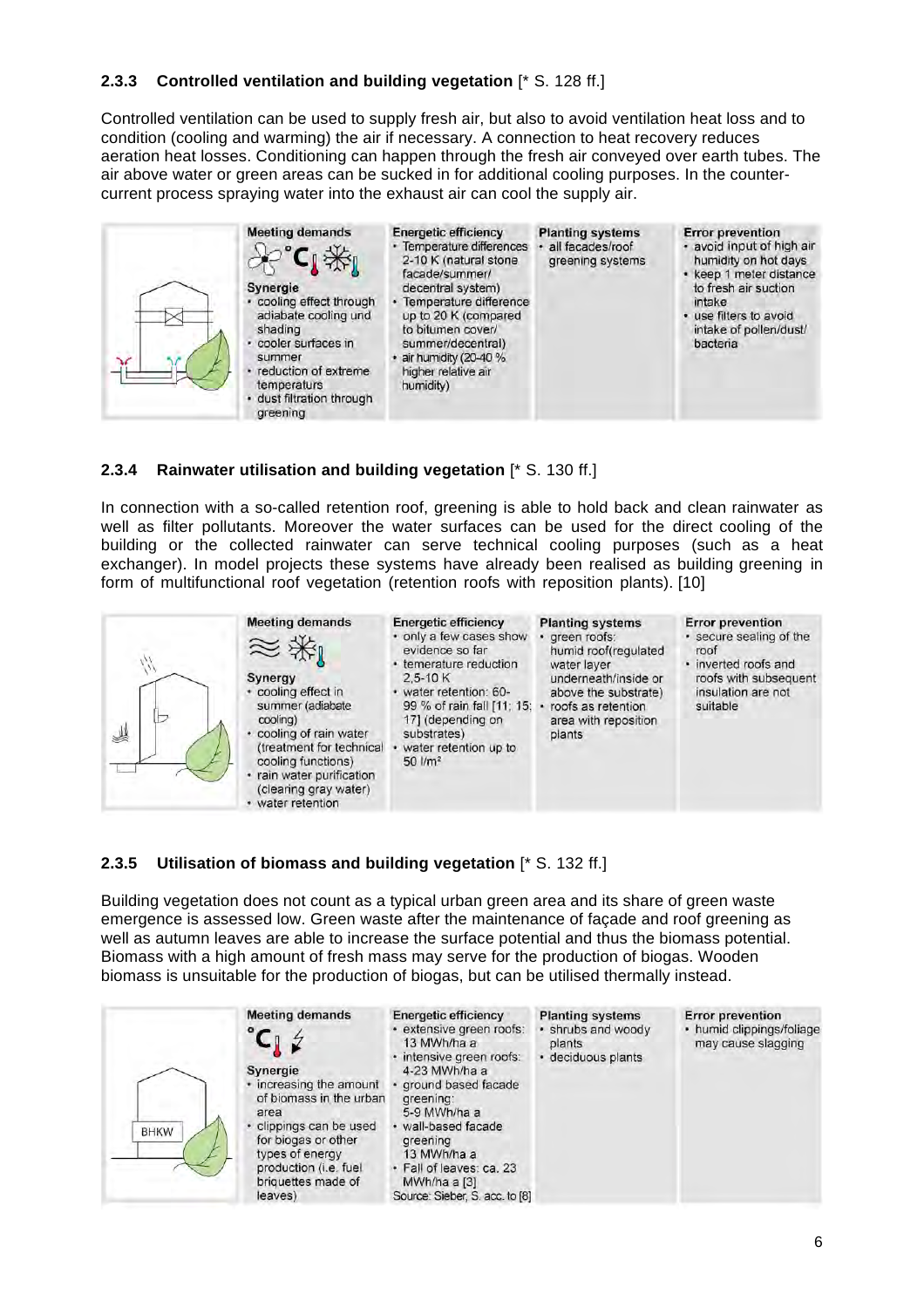# **2.3.6 Ecology, economy and building vegetation** [\* S. 136 ff.]

In addition to the energy consumption during operation every application of material causes energy demands and environmental impacts due to the resulting resource flow. Thus the energy use for production up until the disposal of a component or rather a building material plays a crucial role besides the operating energy. Eco balance assessments on the life cycle are increasingly requested by valuation systems of sustainable building standards. [7] Building vegetation itself is an ecological "building material". Firstly it has the advantage of absorbing the climate relevant gas CO2 in form of carbon (C) into its plant tissue, as well as producing O2 through its life cycle and filtering air pollutants. Secondly fossil energy sources may be saved by the possible conservation of heat and cooling energy (see point 2.1.1, 2.1.3, 2.1.4).



#### **3. Conclusion**

For the handling of the nature given seasonal requirements on our living and working spaces there are at the same time natural solutions at our disposal. The possibility of a specifically demandorientated building vegetation poses – next to the design and air-hygienic advantages – a cost-efficient and versatile tool to attenuate temperature extremes and to synergetically support measurements of building technology. Our ambition to increasingly reduce the utilisation of fossil energy resources demands both a return to the interaction of natural processes and the research of prospective planning terms and building methods in order to understand the structure of envelope surfaces and building technology as an integral strategy with the natural conditions and no longer as a defence against them.

## **4. Bibliographical reference**

- [\*] Extract: Pfoser, N./Jenner, N. et al. (2013): Gebäude, Begrünung und Energie. Potenziale und Wechselwirkungen. Bonn
- [1] Althaus, C./Kiermeier, P./Schuppler, E. (1991): MBW Ministerium für Bauen und Wohnen des Landes Nordrhein-Westfalen, Hrsg. (1991): Empfehlungen zur Fassadenbegrünung an öffentlichen Bauwerken. Düsseldorf
- [2] Bambach, G. (2012): Feuchtigkeit in Grünen Wänden messen und steuern, In: Tagungsband 5. FBB-Symposium Fassadenbegrünung, 24.10.2012, Frankfurt
- [3] Bartfelder, F./Köhler M. (1987): Experimentelle Untersuchungen zur Funktion von Fassadenbegrünungen, PhD Technische Universität Berlin. Berlin 1987
- [4] Baumann, R. (1980): Pflanzliche Verschattungselemente an der Gebäudeoberfläche als Maßnahme zur Reduzierung der Strahlungsbelastung unter sommerlichen Bedingungen. Kassel, S. 75 ff.
- [5] Fischer, U. (2002): Optimierung von TWD-Speichersystemen unter Beachtung der Bauschadensfreiheit. Natürliche Begrünung als sommerlicher Überhitzungsschutz, Schlussbericht zum BMWi-Projekt 0335004 V/2. Cottbus, S. 27 ff.
- [6] Frahm, J.-P. (2008): Feinstaubreduktion an Straßenrändern durch Moosmatten, In: Bundesanstalt für Straßenwesen (Hrsg.): Fachtagung Luftqualität an Straßen, 5.-6. März 2008. Bergisch Gladbach, S. 47
- [7] Hegger, M. et al. (2007): Energie Atlas, Nachhaltige Architektur. München
- [8] Hegger, M. et al., (2012): UrbanReNet. Vernetzte regenerative Energiekonzepte im